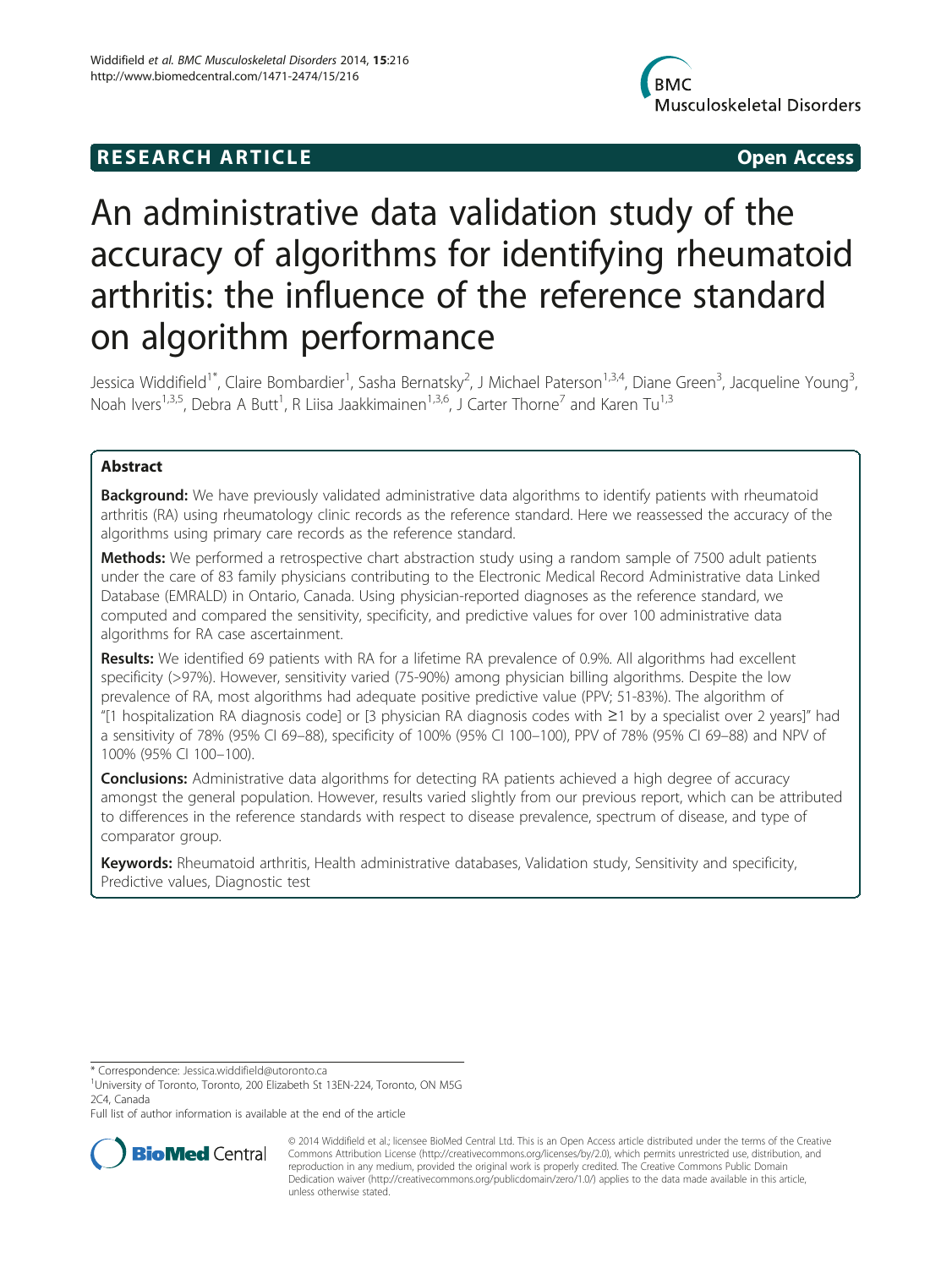# Background

Validation of health administrative data algorithms for identifying patients with different health states is an important step in accurately using these data for secondary research [[1](#page-8-0)]. Validation studies of administrative data algorithms often lack consistent methodology which can also make interpretation difficult [[2](#page-8-0)]. For rheumatologic diseases of relatively low prevalence, researchers often sample patients from specialty clinics in order to increase the prevalence of case patients in their validation samples. However, this approach may elevate positive predictive values (PPV) and limit the generalizability of study results as not all patients receive continuous specialty-based care. In order to establish the optimal approach to identifying patients using administrative data, a population-based sample should be used, such that the disease prevalence in the validation cohort can approximate the prevalence of disease in the population [[3,2](#page-8-0)].

Previously, we evaluated the accuracy of administrative data algorithms among a sample of 450 rheumatology clinic patients, in whom the prevalence of rheumatoid arthritis (RA) was 33%. We demonstrated that administrative data algorithms are highly accurate in identifying RA patients under active rheumatology care [\[4](#page-8-0)]. While these results are promising, it is not known whether the algorithms we tested perform equally well amongst the general population.

In Canada, primary care physicians act as 'gate-keepers' for access to specialists. Thus, primary care medical records represent a valuable resource for administrative data validation studies, as these records provide a closer approximation of population-based disease prevalence.

Thus, our primary objective was to reassess the accuracy of administrative data algorithms for identification of RA patients using diagnoses documented within the medical records of primary care physicians, and to compare our results with those of a previous study in which we used the medical records of rheumatologists as the reference standard [[4\]](#page-8-0).

#### Methods

#### Setting and design

In Ontario, all 13 million residents are covered by a universal, single-payer, public health insurance including hospital care and physicians' services. A retrospective chart abstraction study was performed among a random sample of patients seen in primary care clinics to identify patients with and without RA. These patients were then linked to health administrative data to test and validate different combinations of physician billing, hospitalization and pharmacy data to identify RA patients within administrative data. This study was approved by the Sunnybrook Health Sciences Centre Research Ethics Board, and a waiver of patient consent was obtained as all analyses were performed on de-identified patient records.

#### Participant selection

We used the Electronic Medical Record Administrative data Linked Database (EMRALD) [\[5](#page-8-0)]. Clinically relevant information contained in the patients' charts includes all physician office visits, information on the patient's current and past medical history, laboratory test results, prescriptions, specialist consultation letters, discharge summaries and diagnostic tests. We studied 83 physicians representing both urban and rural Ontario. A random sample of 7500 patients aged 20 years or older and 2,000 patients aged 65 years or older as of December 31, 2010 were drawn from 73,014 qualifying patients. Patients were included if they had a valid health insurance number and date of birth, had at least one visit in the previous year, and were rostered to (enrolled in) the physician's practice. The latter criteria was required to ensure enough clinical information to verify disease status.

#### Data abstraction

Using a standardized data abstraction tool, 9500 patients had their entire medical record screened by one of five trained abstractors to identify whether any had evidence of inflammatory arthritis. To assess the intra- and inter-rater reliability of chart abstractors, an initial 10% sample of charts was abstracted a second time by the same abstractor and once by a different abstractor. Kappa scores for interand intra-rater reliability exceeded 0.85 indicating good agreement for all five chart abstractors. Then, one abstractor (JW) reviewed the records of patients who, based on initial screen, were identified as possibly having inflammatory arthritis. The purpose of the second screen was to verify whether these patients had a diagnosis of RA, and whether a rheumatologist, orthopedic surgeon or internist had confirmed it. In addition, the abstractor verified drug history [i.e., prescription for non-steroidal anti-inflammatory drugs (NSAIDS), glucocorticosteroids, disease-modifying antirheumatic drugs (DMARDs), or biologics], and whether patients satisfied elements of RA classification criteria [[6,7](#page-8-0)]. Results of serology and acute phase reactants tests were also obtained from both laboratory test fields within the electronic medical records (EMR) and specialist consultation notes. All trained chart abstractors were blinded to the administrative data diagnoses codes for all patients.

#### Reference standard

Patients were classified as either RA cases or non-RA patients based on the level of evidence in the chart. The highest levels of evidence to support an RA diagnosis were: i) diagnosis by a rheumatologist, orthopedic surgeon, or internal medicine specialist; or ii) a primary care physiciandocumented RA diagnosis with supporting evidence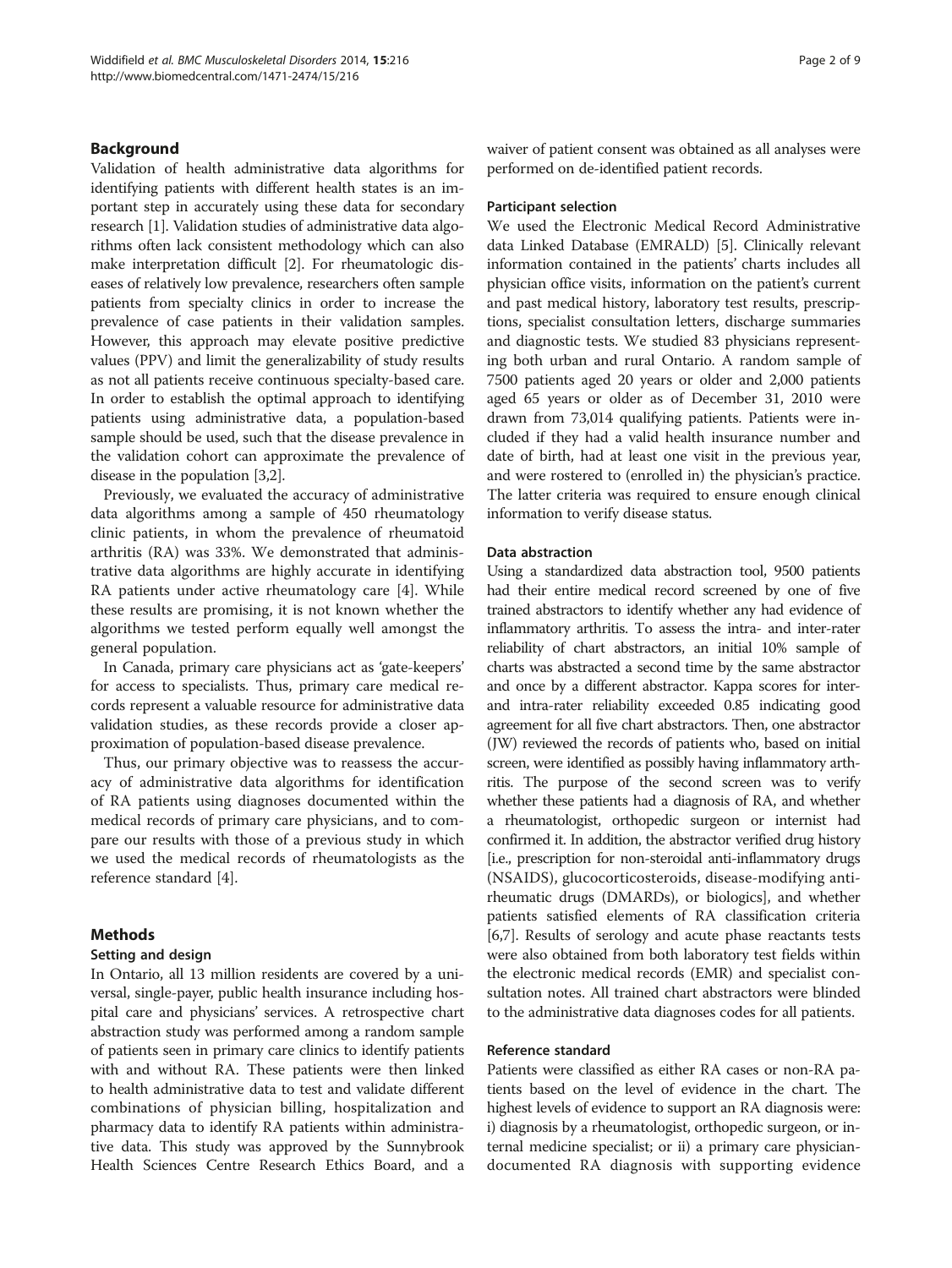(e.g., serology, joint involvement, or treatment) but without a supporting specialist consultation note. Additionally, patients were flagged as 'possible RA' cases if the record mentioned RA but lacked supporting evidence, or if the record had a "query RA" diagnosis. These 'possible RA' cases were used in a sensitivity analysis surrounding our reference standard definition of RA in which both definite RA and possible RA cases were grouped together.

# Health administrative data sources

Once patients were classified as having or not having RA according to our reference standard, administrative data were obtained for these patients for the period April 1, 1991 to March  $31<sup>st</sup>$  2011 (the years for which administrative data were available during the study period). We used the Ontario Health Insurance Plan (OHIP) Database [[8\]](#page-8-0) to identify physician billing diagnosis codes. Physicians are reimbursed by submitting claims to OHIP for medical services provided. One diagnosis code, representing the main 'reason for the visit', is provided with each claim. These diagnoses are coded according to a modification of the 8th revision of the International Classification of Diseases (ICD) [[9\]](#page-8-0). Hospital visits were identified using the Canadian Institute for Health Information Discharge Abstract Database (CIHI-DAD), which contains detailed information regarding all hospital admissions, and the National Ambulatory Care Reporting System (NACRS), which records all hospital-based and community-based ambulatory care for day surgery and emergency rooms (ERs) [\[10\]](#page-8-0). Hospital data prior to 2002 have diagnoses coded in ICD-9 [[9\]](#page-8-0) and can contain up to 16 diagnoses recorded per hospital encounter. Hospitalizations and ER encounters after 2002 are coded using ICD-10, and each record contains up to 25 diagnoses per encounter. For patients aged 65 years or older, medication exposures for DMARDS, biologics, and glucocorticosteroids, were determined using the pharmacy claims database of the Ontario Drug Benefit (ODB) Program [\[11\]](#page-8-0). Information on physician specialty for the billing claims was obtained by linking the Institute for Clinical Evaluative Sciences Physician Database (IPDB) with the OHIP database [[12](#page-8-0)]. Musculoskeletal specialists were identified as rheumatologists, orthopedic surgeons, and internal medicine specialists. The OHIP Registered Persons Database (RPDB) contains a single unique record for each health care beneficiary that enables the linkage of these datasets in an anonymous fashion using encrypted health insurance numbers [\[13\]](#page-8-0). All data reside and all analyses were performed at the Institute for Clinical Evaluative Sciences [\(www.ices.on.ca](http://www.ices.on.ca)).

# Test methods

Results are reported using the modified Standards for Reporting of Diagnostic Accuracy (STARD) criteria [[14](#page-8-0),[3](#page-8-0)]. Our methodological approach and study conduct complies

with recent recommendations on the reporting and study design of administrative data validation studies [[2](#page-8-0)].

# Algorithm testing

Algorithms were derived using combinations of physician billing diagnosis (ICD 714), primary and secondary hospital discharge diagnosis (ICD9 714; ICD10 M05-M06), prescription drug claims (for DMARDs, biologics, and glucorticosteroids), by varying windows between diagnosis codes or the period in which diagnosis codes appeared, and whether the services were rendered by a musculoskeletal specialist. Additionally, we tested algorithms with exclusion criteria in which diagnosis codes for 'other rheumatology conditions' appeared after a diagnosis of RA, or for which an RA diagnosis code was not provided when a patient was seen by a rheumatologist. The 'other rheumatology diagnoses' included: osteoarthritis, gout, polymyalgia rheumatica, other seronegative spondyloarthropathy, ankylosing spondylitis, connective tissue disorder, psoriasis, synovitis/tenosynovitis/bursitis, and vasculitis. All algorithms were tested on the entire sample except those involving prescription drug claims, which were limited to patients aged 65 years and older. The algorithms were applied to all administrative data for the study period (up to March 31, 2011).

#### Statistical analysis

Descriptive statistics were used to characterize the study population. We computed the sensitivity, specificity, positive predictive value (PPV) and negative predictive value (NPV) of each algorithm with corresponding 95% confidence intervals (CI). Details of the how these measures were computed are illustrated in Table [1](#page-3-0) [[2\]](#page-8-0). Algorithms were first ranked according to highest PPV, followed by highest sensitivity and specificity. All analyses were performed on de-identified data using SAS version 9.2 (SAS Institute, Cary, North Carolina).

#### Sample size

We estimated that we would require at least 50 individuals with RA in order to obtain sensitivity and specificity estimates of approximately 85% with a precision that ensured that the 95% CIs were within +/− 5% of the estimate. Assuming an overall RA prevalence of 0.7-1% in the adult population, we required a study cohort comprising at least 7000 adult patients. Taking into account that RA prevalence increases in a mature population (>65 years of age) [[15](#page-8-0)], we estimated that we would need a random sample of approximately 2000 additional seniors in order to have enough RA cases aged >65 to ensure precise results when we restrict our analysis to seniors and incorporate drug prescriptions in our administrative algorithm. Therefore, stratified random sampling was performed to obtain 7500 patients aged 20 years and older for our primary analysis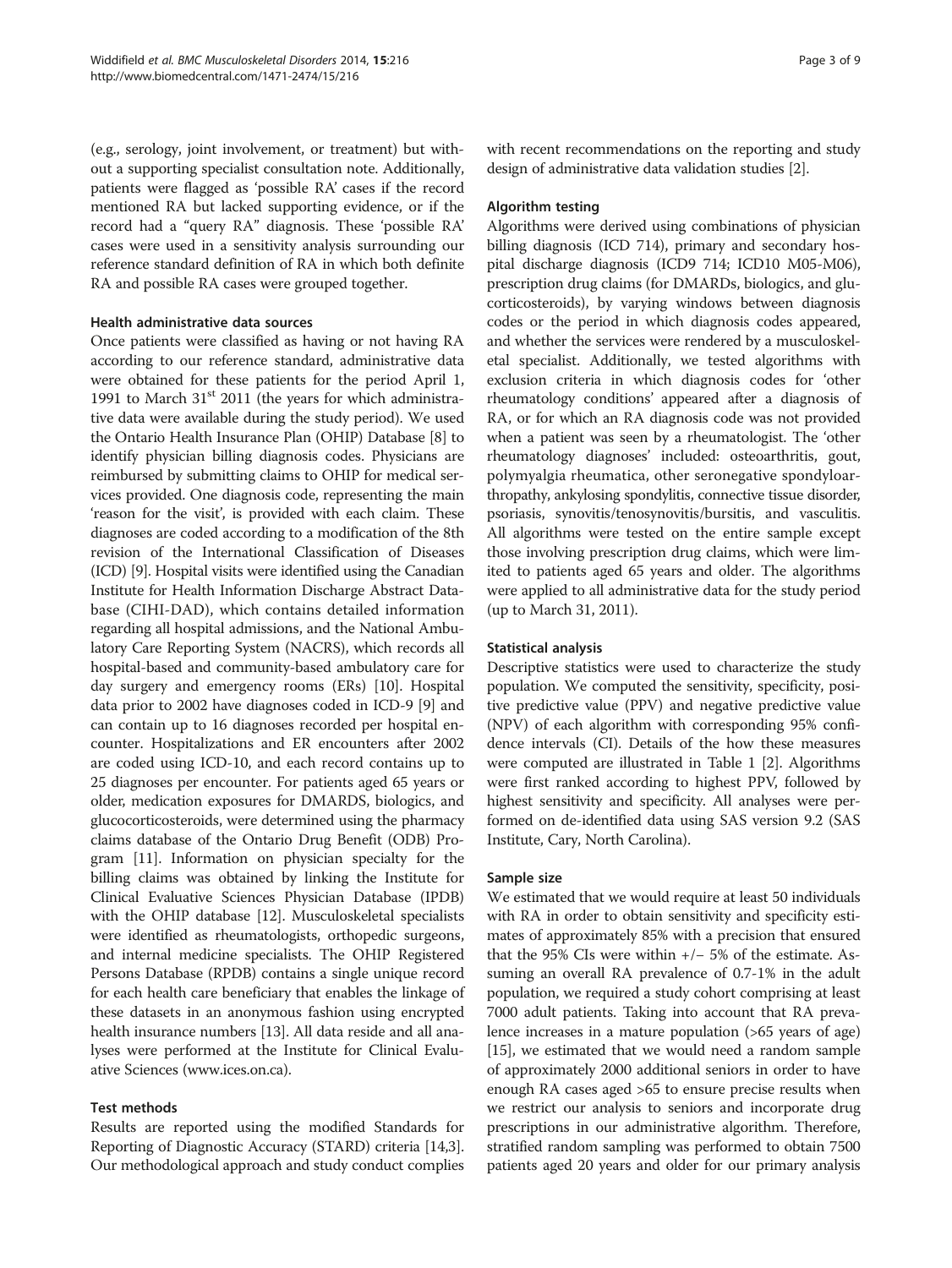|                     |          |                                    | Reference standard                 | Pre-test prevalence $=\frac{TP + FN}{TP + FP + FN + TN}$  |
|---------------------|----------|------------------------------------|------------------------------------|-----------------------------------------------------------|
|                     |          | <b>RA</b> cases                    | Non-cases                          |                                                           |
| Administrative data | Positive | True Positive (TP)                 | False Positive (FP)                | $PPV = \frac{TP}{TP + FP}$                                |
|                     | Negative | False Negative (FN)                | True Negative (TN)                 | $NPV = \frac{TN}{FN + TN}$                                |
|                     |          | Sensitivity $= \frac{TP}{TP + FN}$ | Specificity = $\frac{TN}{FP + TN}$ | Post-test Prevalence $=\frac{TP + FP}{TP + FP + FN + TN}$ |

<span id="page-3-0"></span>

|  |  |  |  |  | Table 1 Methods to computing measures of diagnostic accuracy |  |  |  |  |
|--|--|--|--|--|--------------------------------------------------------------|--|--|--|--|
|--|--|--|--|--|--------------------------------------------------------------|--|--|--|--|

and add an additional 2000 patients aged 65 and older for our analyses restricted to seniors.

# Results

The 83 physicians included in this study were in practice an average of 18.4 years, and they had used an EMR an average of 5.9 years (standard deviation, SD 3.2). The average patient time on the EMR was 5 years (range 2– 23.5). Analyses were performed on 7500 patients aged 20 years and older and 3426 patients aged 65 years and older. The average age of the 7500 patients in the adult cohort was 49 (SD 17, range: 20–98) years.

Using our reference standard definition, we identified 69 RA patients for a lifetime RA prevalence of 0.9% for patients aged 20 years and older (Figure 1). Amongst the RA cases, almost two thirds were female (64%) and the average age was 61.9 (SD 13.7) years. Amongst the 3426 patients aged 65 years and older, 63 (1.8%) patients had RA. Sixty-five percent were female and their average age was 76.3 (SD 6.8) years.

Clinical characteristics of the 69 RA patients are shown in Table [2.](#page-4-0) Most RA patients (86%) had documentation of an RA diagnosis by a specialist. Most RA patients also had documentation of bilateral joint involvement and small joint synovitis. Seropositivity (for rheumatoid factor and/ or anti-ccp) was documented for 39% of RA patients and elevated acute phase reactants (i.e. erythrocyte sedimentation rate or c-reactive protein) were documented for 45%. DMARDs were the most commonly reported RA drug exposures and were present in 80% of patients.

Sensitivity, specificity, and predictive values for selected administrative data algorithms are reported in Table [3.](#page-5-0) Algorithms selected for reporting are based on those commonly in use by researchers. Access to the complete set of over 100 additional algorithms is available through the corresponding author. All algorithms had excellent specificity (97-100%). However, the sensitivity of the physician billing algorithms varied (77-90%). Despite the low prevalence of RA in the primary care records, algorithms for identifying RA patients had at least modest PPV (51-83%), which improved substantially with the requirement for

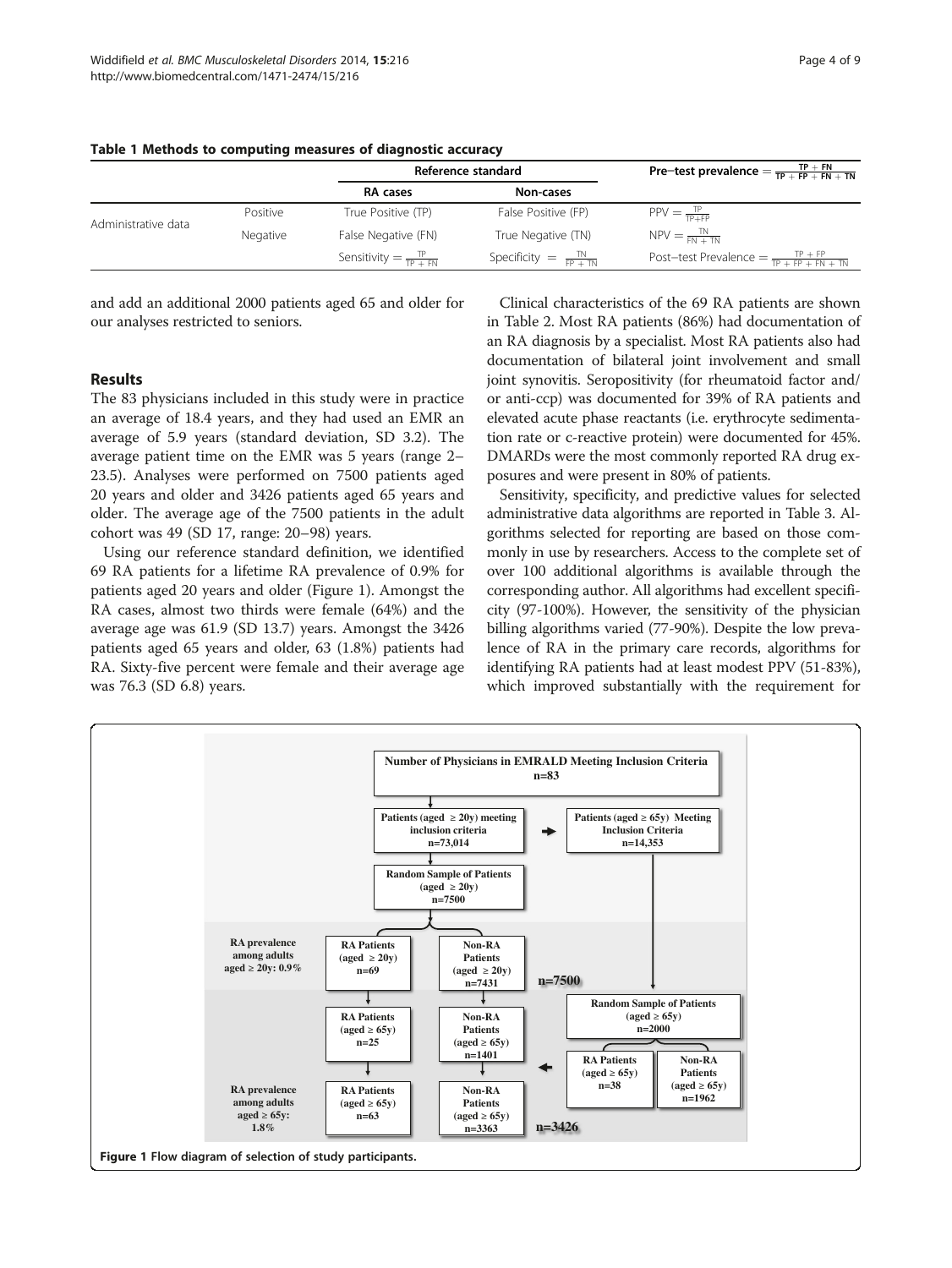<span id="page-4-0"></span>Table 2 Clinical characteristics and drug exposures for RA patients

| <b>Characteristics</b>                                                                                | Aged 20 and<br>older $n = 69$ |
|-------------------------------------------------------------------------------------------------------|-------------------------------|
| Age (years), mean (SD)                                                                                | 61.9 (13.7)                   |
| Female gender                                                                                         | 64%                           |
| Diagnosis provided by a Specialist                                                                    | 86%                           |
| Morning Stiffness                                                                                     | 65%                           |
| Hand joint involvement (>1 swollen wrist, MCP, or<br>PIP joint)                                       | 67%                           |
| Symmetric Arthritis (PIPs, MCPs, or MTPs)                                                             | 65%                           |
| Rheumatoid Nodules                                                                                    | 19%                           |
| Radiographic changes typical of RA                                                                    | 22%                           |
| 2-10 medium-large joint involvement (shoulders,<br>elbows, hips, knees, ankles)                       | 39%                           |
| 1-3 small joint involvement (MCPs, PIPs, 2 <sup>nd</sup> -5 <sup>th</sup><br>MTPs, thumb IPs, wrists) | 54%                           |
| 4-10 small joint involvement (as above)                                                               | 51%                           |
| >10 joint involvement (as above)                                                                      | 26%                           |
| RF or ACPA positive                                                                                   | 39%                           |
| Flevated FSR or CRP                                                                                   | 45%                           |
| NSAID/COXIB use*                                                                                      | 77%                           |
| Glucocorticosteroid use (Oral, inter-articular or<br>intramuscular)*                                  | 61%                           |
| DMARD use*                                                                                            | 80%                           |
| Biologic use*                                                                                         | 17%                           |

\*Prescribed by any physician (specialist or primary care physician). Abbreviations: MCPs metacarpophalangeal joints, PIPs proximal interphalangeal joints, MTPs metatarsophalangeal joints, IPs interphalangeal joints, DMARD disease-modifying anti-rheumatic drug, NSAID non-steroidal anti-inflammatory drug, COXIB COX-2 selective inhibitor, RF Rheumatoid Factor, ACPA anti– citrullinated protein antibody, ESR erythrocyte sedimentation rate, CRP C-reactive protein.

musculoskeletal specialist billings. Varying the duration of the observation window for diagnosis codes had little impact on the accuracy of the algorithms. The addition of time restrictions between diagnosis codes (e.g., diagnosis codes ≥ 8 weeks apart) and exclusion criteria also did not improve algorithm performance.

Among seniors (Table [4](#page-6-0)), the requirement for an RA drug exposure slightly improved the PPV, although the 95% CIs overlapped with those for the algorithms excluding RA drugs.

After ranking algorithms by our a priori definition, the algorithm to meet this criteria was: "[1 hospitalization RA code] OR [3 physician RA diagnosis codes (claims) with  $\geq 1$  by a specialist in a 2 year period]" which had a sensitivity of 78% (95% CI 69–88), specificity of 100% (95% CI 100–100), PPV of 78% (95% CI 69–88) and NPV of 100% (95% CI 100–100).

When we varied the definition of our reference standard to include all possible RA patients, the prevalence increased from 0.9% to 1.3%. When the algorithms were retested including these patients, there was a trend toward decreasing sensitivity. There was no effect on specificity or NPV, however PPV slightly increased with more RA patients classified in the reference standard.

# **Discussion**

Our findings show that, in the primary care setting, most administrative data algorithms for RA had high specificity. We found that incorporating specialist diagnosis codes increased PPV (51-83%), and requiring multiple RA codes increased both specificity and PPV. However increasing the duration of the observation window to identify RA codes or varying the time between RA codes had little impact on algorithm performance. In addition, incorporating RA drugs only slightly improved PPV, hospitalization codes alone had poor sensitivity, and use of more complex cases definitions involving exclusion criteria did not improve algorithm performance.

Overall, we have comprehensively evaluated the accuracy of administrative data algorithms that were measured relative to the reference standards of two independent validation samples using the diagnoses documented within medical charts of rheumatologists (previously reported) [[4](#page-8-0)] and family physicians (reported here). After testing administrative data algorithms and ranking algorithms according to performance characteristics, the optimal algorithm identified for identifying RA patients in both samples was identical. The algorithm of "[1 hospitalization RA code] OR [3 physician RA diagnosis codes with ≥1 RA code by a specialist in a 2 year period]" had a sensitivity of 78%, specificity of 100%, PPV of 78% and NPV of 100% when using our primary care reference standard. When we independently validated this algorithm among a random sample of 450 patients seen in rheumatology clinics [[4](#page-8-0)], it demonstrated a sensitivity of 97%, specificity of 85%, PPV of 76% and NPV of 98%.

While we identified the same algorithm as optimal in both settings, we did not achieve identical results, which can be attributed to differences in the study samples (reference standards) with respect to disease prevalence, spectrum of disease, and type of comparator group. For example, 33% of patients had RA within the rheumatology sample [\[4](#page-8-0)] versus 0.9% within the primary care sample. The spectrum of disease (clinical characteristics) in our rheumatology sample included contemporary RA patients under active rheumatology care and treatment, compared to patients with a lifetime RA diagnosis who may only be currently receiving active primary care. The type of comparator group (non-cases) in our rheumatology study involved patients with other rheumatologic diagnoses, in contrast to our primary care patients who are healthy or have other diagnoses.

In both samples, algorithm sensitivity was computed only among study subjects with RA, and specificity was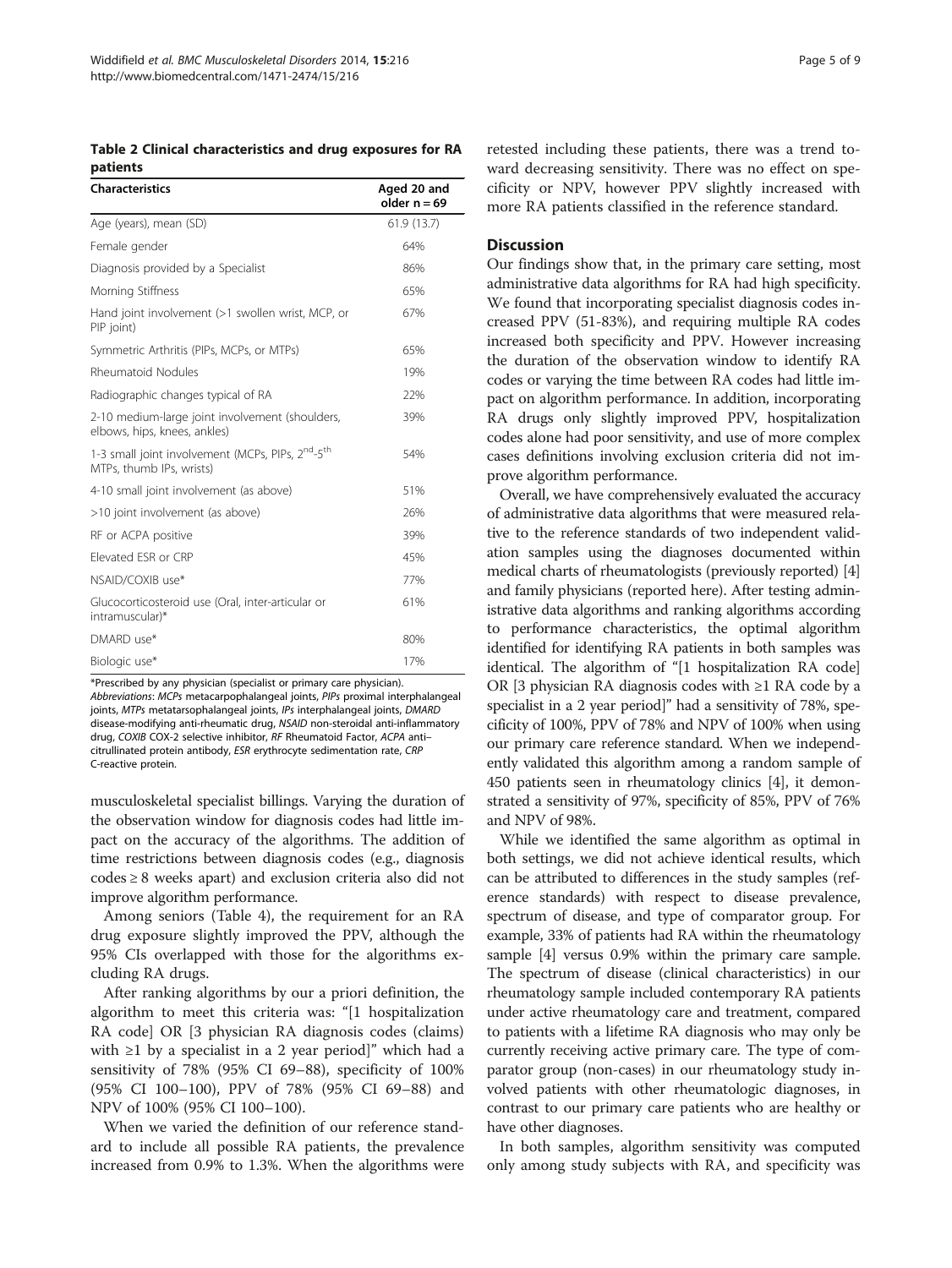<span id="page-5-0"></span>Table 3 Test characteristics of multiple algorithms among patients  $\geq$  20 y

| Algorithms [Pretest prevalence: 0.9%]                                         | ТP | ΤN   | FN             | FP             | Post-test prev." | Sensitivity<br>$[95 \text{ Cl}\%]$ | <b>Specificity</b><br>[95 CI%] | <b>PPV</b><br>[95 Cl%] | <b>NPV</b><br>$[95 \text{ Cl}\%]$ |
|-------------------------------------------------------------------------------|----|------|----------------|----------------|------------------|------------------------------------|--------------------------------|------------------------|-----------------------------------|
| 1 H ever                                                                      | 15 | 7429 | 54             | $\overline{2}$ | 0.2%             | $22(12-32)$                        | 100 (100-100)                  | 88 (73-100)            | 99 (99-100)                       |
| 1 H ever OR 1 ER ever                                                         | 16 | 7427 | 53             | $\overline{4}$ | 0.3%             | $23(13-33)$                        | 100 (100-100)                  | 80 (63-98)             | 99 (99-100)                       |
| 1 P ever                                                                      | 62 | 7188 | $\overline{7}$ | 243            | 4.1%             | 90 (83-97)                         | 97 (96-97)                     | $20(16-25)$            | 100 (100-100)                     |
| 1 P ever by a specialist                                                      | 56 | 7377 | 13             | 54             | 1.5%             | $81(72 - 90)$                      | 99 (99-100)                    | $51(42-60)$            | 100 (100-100)                     |
| 2 P by any physician in 1 YR                                                  | 58 | 7363 | 11             | 68             | 1.7%             | 84 (75-93)                         | 99 (99-99)                     | 46 (37 - 55)           | 100 (100-100)                     |
| 2 P by any physician in 2 YR                                                  | 58 | 7359 | 11             | 72             | 1.7%             | 84 (75-93)                         | 99 (99-99)                     | 45 (36-53)             | 100 (100-100)                     |
| 2 P by any physician in 3 YR                                                  | 58 | 7352 | 11             | 79             | 1.8%             | 84 (75-93)                         | 99 (99-99)                     | 42 (34-51)             | 100 (100-100)                     |
| 3 P by any physician in 1 YR                                                  | 55 | 7398 | 14             | 33             | 1.2%             | 80 (70-89)                         | 100 (99-100)                   | $63(52-73)$            | 100 (100-100)                     |
| 3 P by any physician in 2 YR                                                  | 55 | 7395 | 14             | 54             | 1.2%             | 80 (70-89)                         | 100 (99-100)                   | 60 (50-71)             | 100 (100-100)                     |
| 3 P by any physician in 3 YR                                                  | 55 | 7393 | 14             | 38             | 1.2%             | 80 (70-89)                         | 100 (99-100)                   | 59 (49-69)             | 100 (100-100)                     |
| $2 P$ with $\geq 1 P$ by a specialist in 1 YR                                 | 54 | 7404 | 15             | 27             | 1.1%             | 78 (69-88)                         | 100 (100-100)                  | $67(56 - 77)$          | 100 (100-100)                     |
| $2 P$ with $\geq 1 P$ by a specialist in 2 YR                                 | 54 | 7404 | 15             | 27             | 1.1%             | 78 (69-88)                         | 100 (100-100)                  | $67(56 - 77)$          | 100 (100-100)                     |
| 2 P with $\geq$ 1 P by a specialist in 3 YR                                   | 54 | 7401 | 15             | 30             | 1.1%             | 78 (69-88)                         | 100 (100-100)                  | 64 (54-75)             | 100 (100-100)                     |
| $3 P$ with $\geq 1 P$ by a specialist in 1 YR                                 | 53 | 7419 | 16             | 12             | 0.9%             | 77 (67-87)                         | 100 (100-100)                  | 82 (72-91)             | 100 (100-100)                     |
| 3 P with ≥ 1 P by a specialist in 2 YR                                        | 53 | 7418 | 16             | 13             | 0.9%             | 77 (67-87)                         | 100 (100-100)                  | 80 (71-90)             | 100 (100-100)                     |
| $3 P$ with $\geq 1 P$ by a specialist in 3 YR                                 | 53 | 7418 | 16             | 13             | 0.9%             | 77 (67-87)                         | 100 (100-100)                  | $80(71-90)$            | 100 (100-100)                     |
| $(1 H ever) OR (2 P with \geq 1 P by a specialist$<br>in $1 YR$               | 55 | 7403 | 14             | 28             | 1.1%             | 80 (70-89)                         | 100 (100-100)                  | 66 (56-76)             | 100 (100-100)                     |
| $(1 H ever) OR (2 P with \geq 1 P by a specialist$<br>in $2$ YR)              | 55 | 7403 | 14             | 28             | 1.1%             | 80 (70-89)                         | 100 (100-100)                  | 66 (56-76)             | 100 (100-100)                     |
| $(1 H ever) OR (2 P with \geq 1 P by a specialist$<br>in $3$ YR)              | 55 | 7400 | 14             | 31             | 1.1%             | 80 (70-89)                         | 100 (99-100)                   | 64 (54-74)             | 100 (100-100)                     |
| $(1 H ever) OR (3 P with \geq 1 P by a specialist$<br>in 1 YR)                | 54 | 7417 | 15             | 14             | 0.9%             | 78 (69-88)                         | 100 (100-100)                  | 79 (70-89)             | 100 (100-100)                     |
| $(1 H ever) OR (3 P with \geq 1 P by a specialist$<br>in $2$ YR)              | 54 | 7416 | 15             | 15             | 0.9%             | 78 (69-88)                         | 100 (100-100)                  | 78 (69-88)             | 100 (100-100)                     |
| $(1 H ever) OR (3 P with \geq 1 P by a specialist$<br>in $3$ YR)              | 54 | 7416 | 15             | 15             | 0.9%             | 78 (69-88)                         | 100 (100-100)                  | 78 (69-88)             | 100 (100-100)                     |
| $(1 H ever) OR (2 P \ge 8 weeks apart in 2 YR,$<br>no exclusions*             | 57 | 7378 | 12             | 53             | 1.5%             | 83 (74-92)                         | 99 (99-100)                    | $52(43-61)$            | 100 (100-100)                     |
| $(1 H ever) OR (2 P \ge 8 weeks apart in 2 YR)$<br>excluding Case A or Case B | 41 | 7401 | 28             | 30             | 0.9%             | 59 (48-71)                         | 100 (100-100)                  | 58 (46-69)             | 100 (100-100)                     |
| $(1 H ever) OR (2 P \ge 8 weeks apart in 3 YR)$<br>excluding Case A or Case B | 41 | 7396 | 28             | 35             | 1.0%             | 59 (48-71)                         | 100 (99-100)                   | 54 (43-65)             | 100 (100-100)                     |
| $(1 H ever) OR (2 P \ge 8 weeks apart in 4 YR)$<br>excluding Case A or Case B | 43 | 7394 | 26             | 37             | 1.1%             | $62(51 - 74)$                      | 100 (99-100)                   | $54(43-65)$            | 100 (100-100)                     |
| $(1 H ever) OR (2 P \ge 8 weeks apart in 5 YR)$<br>excluding Case A or Case B | 44 | 7390 | 25             | 41             | 1.1%             | 64 (52-75)                         | 99 (99-100)                    | $52(41-62)$            | 100 (100-100)                     |
| $(1 H ever) OR (2 P \ge 8 weeks apart in 2 YR)$<br>excluding Case A           | 41 | 7402 | 28             | 29             | 0.9%             | 59 (48-71)                         | 100 (100-100)                  | 59 (47-70)             | 100 (100-100)                     |

All Ages: N = 7500 patients (69 RA and 7431 non-RA); #= Post-test prevalence; TP = True Positive; TN = True Negative; FN = False Negative; FP = False Positive H: Hospitalization diagnosis code; P = physician diagnosis code; Specialist = rheumatologist, internal medicine, orthopedic surgeon; \*Exclusions: Case A: Patients with ≥ 2 P with another rheumatology diagnosis subsequent to an RA diagnosis OR Case B: Patients for which the diagnosis of RA was not confirmed by a specialist. Other rheumatology diagnoses include: Osteoarthritis (715), Gout (274, 712), Polymyalgia Rheumatica (725), other seronegative spondyloarthropathy (721), Ankylosing spondylitis (720), psoriasis (696), synovitis/tenosynovitis/bursitis (727), connective tissue disorder (710), vasculitis (446), others (716; 718; 728; 727; 728; 729; 781).

computed among those without RA. Sensitivity and specificity do not depend on the prevalence of the RA in the study population, but they can vary across populations [\[16](#page-8-0)]. For example, sensitivity or our administrative

data algorithm was excellent (>97%) at identifying contemporary RA under active rheumatology care [[4](#page-8-0)]. In contrast, sensitivity was moderately good (78%) at identifying RA patients with a lifetime diagnosis of RA (who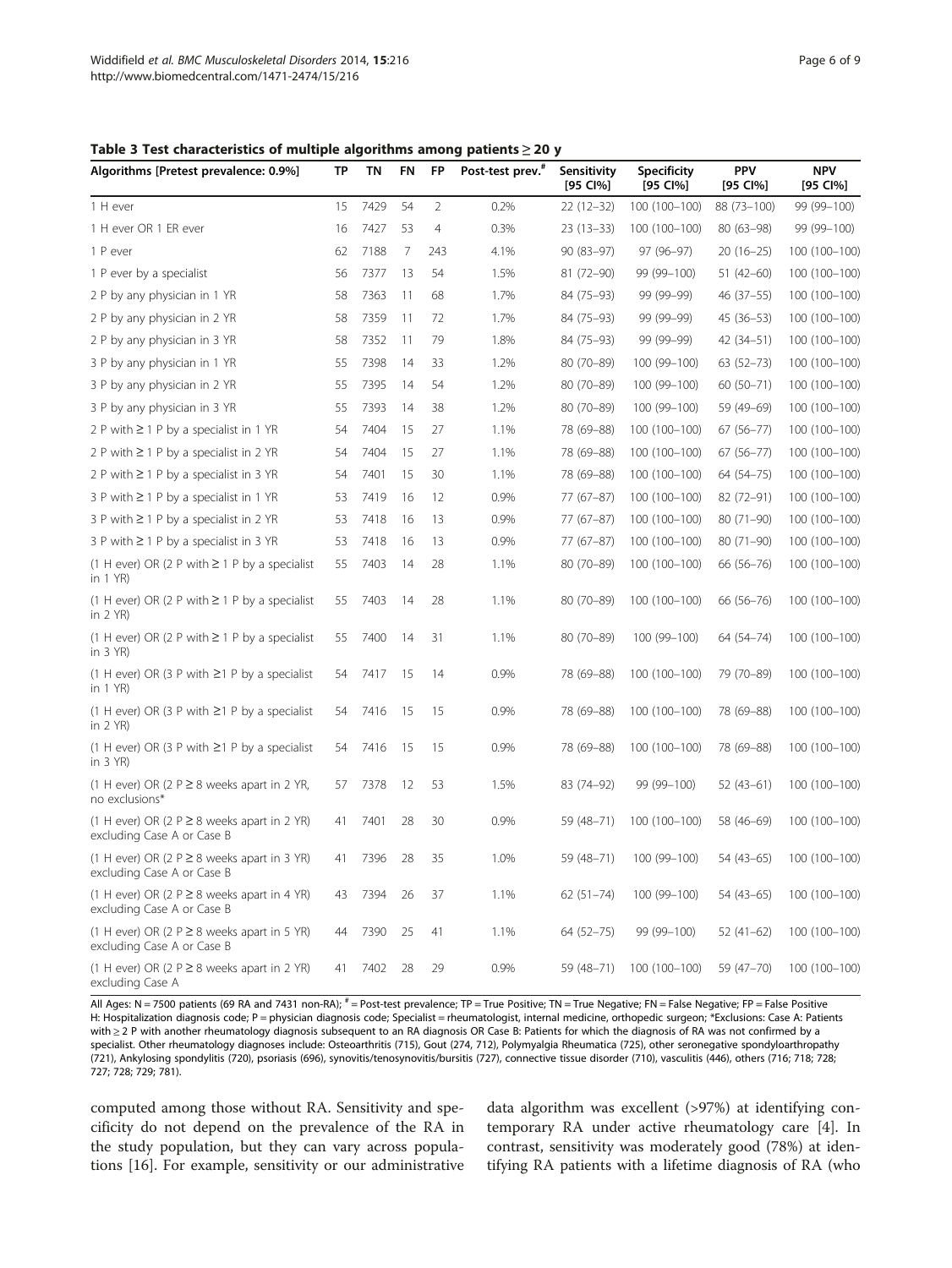<span id="page-6-0"></span>Table 4 Test characteristics of multiple algorithms among patients aged  $\geq$  65 y

| Algorithms [Pretest prevalence: 1.8%]                                        | <b>TP</b> | <b>TN</b> | <b>FN</b> | <b>FP</b> | Post-test prev." | Sensitivity<br>$[95 \text{ Cl}\%]$ | <b>Specificity</b><br>$[95 \text{ Cl}\%]$ | <b>PPV</b><br>$[95 \text{ Cl}\%]$ | <b>NPV</b><br>$[95 \text{ Cl}\%]$ |
|------------------------------------------------------------------------------|-----------|-----------|-----------|-----------|------------------|------------------------------------|-------------------------------------------|-----------------------------------|-----------------------------------|
| 1 P AND ≥1 Rx ever                                                           | 53        | 3248      | 10        | 115       | 4.9%             | 84 (75-93)                         | 97 (96-97)                                | $32(25-39)$                       | 100 (100-100)                     |
| $2 P$ AND $\geq 1$ Rx ever                                                   | 51        | 3318      | 12        | 45        | 2.8%             | $81(71-91)$                        | 99 (98-99)                                | $53(43-63)$                       | 100 (99-100)                      |
| $2 P \ge 60$ days apart AND $\ge 1$ RX ever                                  | 49        | 3320      | 14        | 43        | 2.7%             | 78 (68-88)                         | 99 (98-99)                                | $53(43-64)$                       | 100 (99-100)                      |
| $(1 H ever) OR (2 P AND \geq 1 Rx in 1 YR)$                                  | 52        | 3337      | 11        | 26        | 2.3%             | 83 (73-92)                         | 99 (99-100)                               | $67(56 - 77)$                     | 100 (100-100)                     |
| $(1 H ever) OR (2 P AND \geq 1 Rx in 2 YR)$                                  | 52        | 3335      | 11        | 28        | 2.3%             | 83 (73-92)                         | 99 (99-100)                               | $65(55 - 76)$                     | 100 (100-100)                     |
| $(1 + 1)$ ever) OR $(2 + 1)$ AND $\geq 1$ RX in 3 YR)                        | 52        | 3332      | 11        | 31        | 2.4%             | 83 (73-92)                         | 99 (99-99)                                | $63(52-73)$                       | 100 (100-100)                     |
| $(1 H ever) OR (2 P with \geq 1 P by specialist$<br>AND $\geq$ 1 Rx in 1 YR) | 52        | 3347      | 11        | 16        | 2.0%             | 83 (73-92)                         | 100 (99-100)                              | 77 (66-87)                        | 100 (100-100)                     |
| $(1 H ever) OR (2 P with \geq 1 P by specialist$<br>AND $\geq$ 1 Rx in 2 YR) | 52        | 3346      | 11        | 17        | 2.0%             | 83 (73-92)                         | 100 (99-100)                              | 75 (65-86)                        | 100 (100-100)                     |
| $(1 H ever) OR (2 P with \geq 1 P by specialist$<br>$AND \ge 1$ Rx in 3 YR)  | 52        | 3345      | 11        | 18        | 2.0%             | 83 (73-92)                         | 100 (99-100)                              | 74 (64-85)                        | 100 (100-100)                     |
| $(1 H ever) OR (3 P AND \geq 1 Rx in 1 YR)$                                  | 47        | 3346      | 16        | 17        | 1.9%             | 75 (64-85)                         | 100 (99-100)                              | $73(63 - 84)$                     | 100 (99-100)                      |
| $(1 H ever) OR (3 P AND \ge 1 Rx in 2 YR)$                                   | 48        | 3342      | 15        | 21        | 2.0%             | 76 (66-87)                         | 99 (99-100)                               | 70 (59-80)                        | 100 (99-100)                      |
| $(1 H ever) OR (3 P AND \ge 1 Rx in 3 YR)$                                   | 48        | 3342      | 15        | 21        | 2.0%             | 76 (66-87)                         | 99 (99-100)                               | 70 (59-80)                        | 100 (99-100)                      |
| $(1 H ever) OR (3 P with \geq 1 P by specialist$<br>$AND \ge 1$ Rx in 1 YR)  | 47        | 3351      | 16        | 12        | 1.7%             | 75 (64-85)                         | 100 (99-100)                              | 80 (69-90)                        | 100 (99-100)                      |
| $(1 H ever) OR (3 P with \geq 1 P by specialist$<br>AND $\geq$ 1 Rx in 2 YR) | 48        | 3349      | 15        | 14        | 1.8%             | 76 (66-87)                         | 100 (99-100)                              | $77(67 - 88)$                     | 100 (99-100)                      |
| $(1 H ever) OR (3 P with \geq 1 P by specialist$<br>AND $\geq$ 1 Rx in 3 YR) | 48        | 3348      | 15        | 15        | 1.8%             | 76 (66-87)                         | 100 (99-100)                              | 76 (66-87)                        | 100 (99-100)                      |

Seniors 65+: N = 3426 patients (63 RA and 3363 non-RA); # = Post-test prevalence; TP = True Positive; TN = True Negative; FN = False Negative; FP = False Positive; H: Hospitalization code; P = physician diagnosis code; Specialist = rheumatologist, internal medicine, orthopedic surgeon; Rx refers to drug exposures: oral corticosteroid, disease-modifying anti-rheumatic drug (DMARD) or biologic; DMARDs included: Azathioprine, Chloroquine, Cyclophosphamide, Cyclosporine, Gold, Minocycline; and Biologics included: Etanercept, Adalimumab, Infliximab, Certolizumab, Golimumab; Abatacept, Anakinra, Rituximab, Tocilizumab.

include patients under active rheumatology care, but also patients whose symptoms may have resolved, and are no longer seeking RA care). When we varied our definition of RA based on levels of evidence in the primary care charts (i.e., varied the spectrum of disease in our cohort), more strict definitions of RA according to the reference standard increased sensitivity, whereas more liberal definitions of RA (such as allowing any mention of RA with no supporting evidence, or those with a query RA diagnosis) decreased sensitivity of the administrative data algorithms. Thus, defining an a priori reference standard to classify individuals with RA has implications for validation study methodology. For instance, patients who fulfill strict classification criteria, such as the 1987 RA criteria [\[17\]](#page-8-0), may have more advanced disease (patients with longer disease duration, or more active disease requiring multiple physician visits) and have a greater chance of being detected by administrative data algorithms. This finding was also observed in a review of studies that tested administrative data algorithms amongst RA patients who were required to meet strict classification criteria: these patients had a higher sensitivity in comparison to patients who were classified by more liberal criteria (such as an RA diagnosis documented in the medical record) [\[2](#page-8-0)].

On the other hand, as specificity is computed only among those without RA, the type of patients included in the non-RA comparator group (as defined by the reference standard) can influence the estimates of specificity. The lower specificity observed amongst non-RA patients in the rheumatology clinic study (85% versus 100% specificity observed amongst the primary care sample), is reflective of the patients without RA in the rheumatology clinic sample are individuals with other rheumatologic diagnoses (which may resemble RA, and/or who at one point in time may have been considered a possible RA patient, and then evolved into a more clear diagnosis, such as systemic lupus). In contrast, the comparator group of individuals without RA in our primary care sample included patients with other conditions (unrelated to RA), which improved the specificity. This observation has implications for research that seeks to identify populationbased algorithms with high specificity. Furthermore, it emphasizes the importance of reporting the characteristics of the patients in the comparator group to inform proper interpretation of specificity estimates.

While sensitivity and specificity are dependent on the characteristics of patients with and without the disease, respectively, predictive values depend on disease prevalence,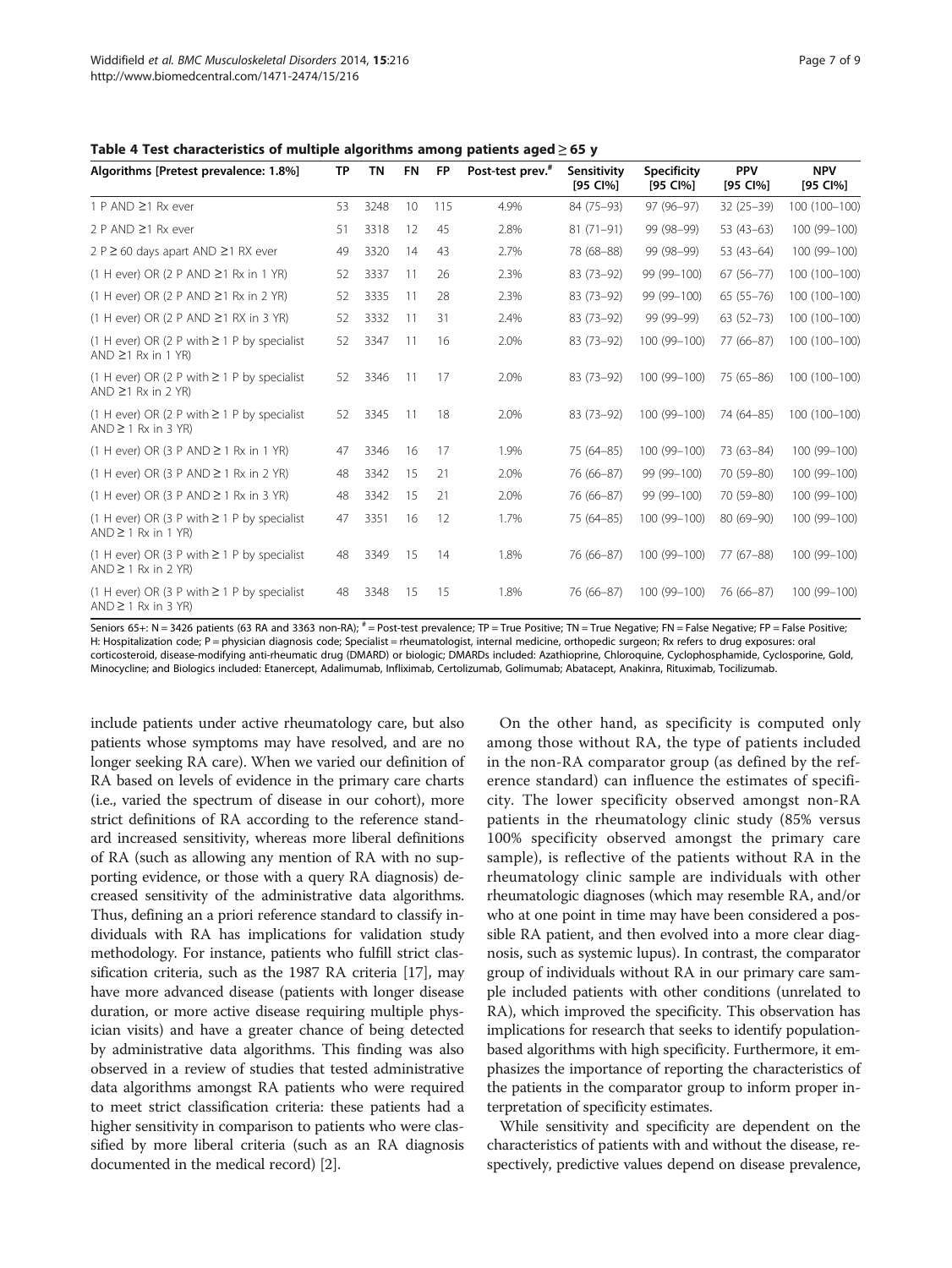in addition to sensitivity and specificity. An important finding of our study is that our optimal algorithm had virtually the same PPV (78%) in both studies. Our primary care sample had an RA prevalence reflective of that of the general population (0.9%) in comparison to the rheumatology sample which had a study RA prevalence of 33% [[4\]](#page-8-0). However, there was variation among the PPV estimates ranging from 51-83% amongst our primary care sample, and ranging from 55-80% amongst the rheumatology sample. The PPV estimates improved substantially with the requirement of increasing the number of diagnosis codes and including musculoskeletal specialist codes for RA. In addition to differences in prevalence estimates in both samples, specificity differed, with all algorithms tested within our primary care sample achieving very high (≥97%) specificity. In general, for conditions that are present in a minority of the study population (such as our primary care sample), specificity has a greater impact than sensitivity on PPV. However specificity alone is not the sole factor increasing PPV amongst the primary care sample, as all algorithms with high specificity would have moderately good PPV. A more likely explanation is that the preferred algorithm identified fewer false positives in both settings, as having fewer false positives increases PPV. This is likely owing to the nature of RA management, which often involves referral to a specialist, frequent physician visits and a non-curative long disease course. These observations suggest that patients with prevalent (long-term) chronic conditions may have a higher probability of being identified by the use of similar administrative data algorithms owing to the disease course, management practices, and frequency of physician visits. This finding may be further supported by the concordance between our results and those from algorithms for case ascertainment of diabetes [\[17\]](#page-8-0), hypertension [[18](#page-8-0)], and other chronic diseases with substantially higher prevalence than RA.

This study has both strengths and limitations. Patients were randomly sampled from primary care physician records and we tested many more permutations of administrative data algorithms than other studies. We also conducted rigorous chart reviews. However, misclassification of RA is a potential risk if there is lack of documentation in the medical record, such as a failure to capture all specialist consultation notes. Further, clinical characteristics for the RA patients may be under-documented in primary care clinical records. Recognizing this challenge, we opted to include all physician-reported diagnoses to define our reference standard, as our retrospective study design can make it difficult to determine true disease status. However, our present findings extend those of previous research performed using the General Practice Research Database, which also found a sensitivity of 80% for patients with 3 RA diagnosis codes [\[19](#page-8-0)]. Further, as the purpose of our study was to test the accuracy of algorithms

for classifying RA patients within administrative data, we were unable to confirm the validity of the diagnosis of RA itself (whether doctors were correctly diagnosing RA). However, the majority of RA patients had specialist notes to confirm RA.

Another potential limitation is that our findings are derived from patients who have a regular source of primary care. Consequently, our results may not be generalizable to patients who do not have a regular primary care physician. Although almost ten million Ontarians (that is, over 80% of the population) are now rostered to a primary care physician [\[20,21](#page-8-0)], we acknowledge this limitation and opted to include inpatient RA diagnosis codes in our final preferred administrative algorithm, even though alone these codes had low sensitivity (22%) and offered little improvement over physician-billing algorithms. The addition of an inpatient RA code to "3 physician RA claims with ≥1 by a specialist in a 2 year period" may subsequently increase the sensitivity of our algorithm when it is applied to the entire population since hospitalization data may be needed to pick up RA cases who either have no regular physician, or who are followed by the approximately 5% of Ontario physicians who are salaried (and who do not necessarily contribute to billing data) [\[22\]](#page-8-0).

In addition, while the overall goal was to recommend the optimal algorithm for use in Ontario, we report the results of numerous algorithms so that researchers can be better informed by choosing the case definition best suitable for their study populations *and* study purpose. Due to different characteristics inherit to different administrative databases it would be imprudent to suggest preferred algorithms for use outside of Canada, where other researchers may be better informed on the characteristics of their own databases under study. Rather, algorithms should be selected based on study purpose and feasibility and weigh the relative importance of accuracy measures that is most important to a particular study. Incorrectly choosing the wrong algorithm or prioritizing the wrong accuracy measure can lead to misclassification, which can lead to reduced power, loss of generalizability, as well as increased bias, and possibly study cost [[23](#page-8-0)].

#### Conclusions

Our study demonstrates that administrative data algorithms can detect RA patients who receive regular primary care with a high degree of accuracy. However, accuracy varied slightly with the use of an alternative reference standard. Our findings will inform future populationbased research and will serve to improve arthritis research surveillance activities across Canada and abroad.

#### Competing interests

The authors declare that they have no competing interests related to this manuscript. Financial support provided by the Canadian Institutes of Health Research (operating grant 119348). This study was also supported by ICES, a